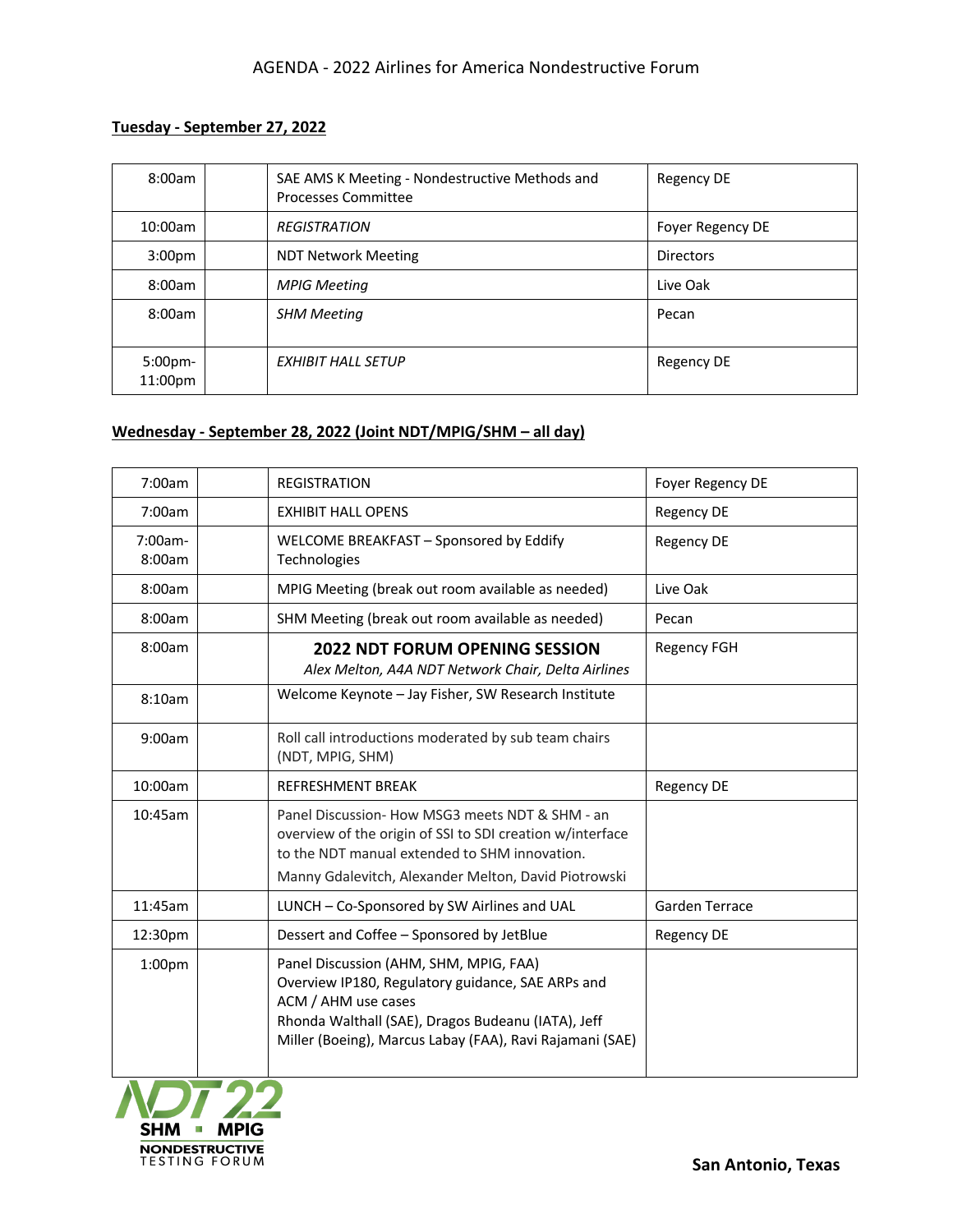| 2:30 <sub>pm</sub> | Southwest Research Institute (SWI) Research Tour<br>(Bus transportation to / from SWI) | Off Site |
|--------------------|----------------------------------------------------------------------------------------|----------|
| $5:30 \text{ pm}$  | Return from Southwest Research Institute (SWI)<br>Research Tour                        |          |
| 6:00 <sub>pm</sub> | <b>HOSPITALITY SUITES OPEN</b>                                                         |          |

## **Thursday – September 29, 2022**

| 7:00am             | <b>REGISTRATION</b>            |                                                              | Foyer Regency DE   |
|--------------------|--------------------------------|--------------------------------------------------------------|--------------------|
| 7:00am             | <b>EXHIBIT HALL OPENS</b>      |                                                              | Regency DE         |
| 7:00am             |                                | CONTINENTAL BREAKFAST - Sponsored by Vibrant NDT             | Regency DE         |
| 8:00am             | <b>MPIG Meeting</b>            |                                                              | Live Oak           |
| 8:00am             | AISC - SHM Meeting             |                                                              | Pecan              |
| 8:00am             |                                | <b>2022 NDT FORUM DAY TWO OPENS</b><br>A4A NDT Network Chair | <b>Regency FGH</b> |
| 8:00am             |                                | Operator round table (challenging issues)                    |                    |
| 8:30am             |                                |                                                              |                    |
| 9:00am             | Tim Kinsella                   | Probability of Detection (PoD) vs Reliability                |                    |
| 9:30am             |                                |                                                              |                    |
| 10:00am            | REFRESHMENT BREAK              |                                                              | Regency DE         |
| 10:45am            |                                | Committee K report out (15 minutes)                          |                    |
| 11:15am            |                                |                                                              |                    |
| 12:00pm            | Sponsored by Delta TechOps     | Lunch SAE/NDT Innovation Award Presentation -                | Garden Terrace     |
| 1:00pm             | <b>Dessert and Coffee</b>      |                                                              | <b>Regency DE</b>  |
| 1:30 <sub>pm</sub> |                                |                                                              |                    |
| 2:00pm             |                                |                                                              |                    |
| 2:30pm             |                                |                                                              |                    |
| 3:00pm             | REFRESHMENT BREAK              |                                                              | <b>Regency DE</b>  |
| 3:45pm             |                                |                                                              |                    |
| 4:15pm             |                                |                                                              |                    |
| 4:45pm             |                                |                                                              |                    |
| 5:15pm             |                                |                                                              |                    |
| 6:00pm             | <b>HOSPITALITY SUITES OPEN</b> |                                                              |                    |